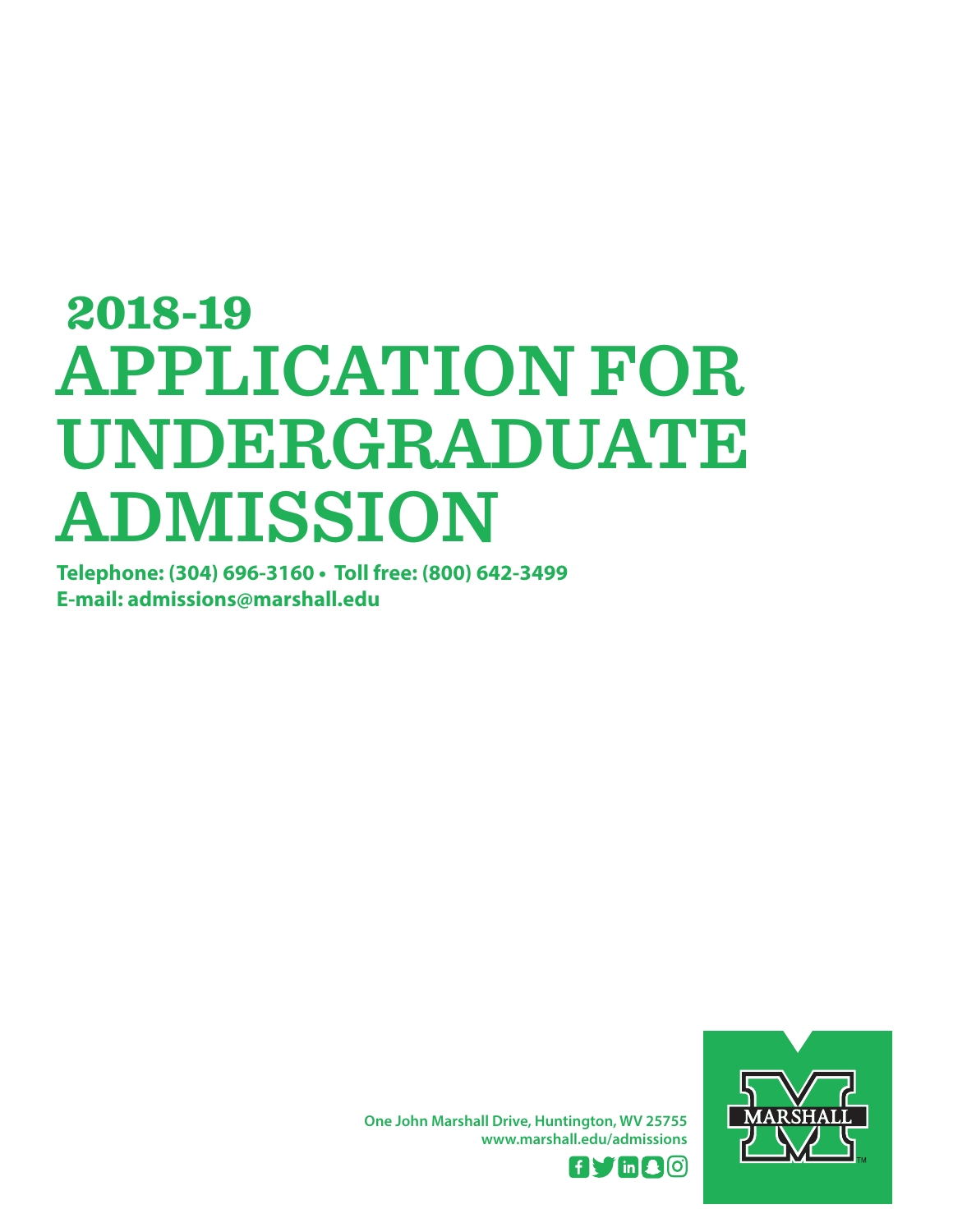# **Applying to Marshall University is easy!**



**2**

*OR*

Fill out this application, enclose the appropriate fee and submit it to the Office of Admissions.

Apply on-line at **www.marshall.edu/admissions/apply**

Once we have received your application, appropriate fee and all required admission credentials, your file will be reviewed and you will receive notification of our admission decision.

Marshall University Office of Admissions – 102 Old Main One John Marshall Drive | Huntington, West Virginia 25755 Tel 304/696-3160 | 1/800-642-3499 | Fax 304/696-3135 www.marshall.edu/admissions | admissions@marshall.edu

# APPLY ONLINE!

# **UNDERGRADUATE APPLICATION FEES**

A one-time, non-refundable **\$40 application fee** is required for all applications.

A non-refundable **\$50 transfer evaluation fee** is required for transfer students (in lieu of the application fee). Transfer evaluation fees are valid for one academic year.

### **DISTANCE LEARNING**

Marshall University offers undergraduate programs which are conducted entirely online. Distance-Only students are not expected to have a campus or classroom presence during their academic careers and are eligible for a distance tuition rate in lieu of regular tuition and fees. For more information, please visit www.marshall.edu/muonline/degreesandcourses. To apply to a distance program, students **must** apply online by submitting the Undergraduate Application for Distance-ONLY Learning at www.marshall.edu/admissions/apply.

# **REQUIREMENTS FOR ADMISSION**

All applicants must complete an application for admission and submit the appropriate fee and all required credentials prior to review of the application. All submitted credentials become the property of Marshall University and will not be returned or released to third parties. Once an applicant is admitted, s/he can visit **www.marshall.edu/newstudentchecklist** for information regarding all steps in the enrollment process, including submission of the required enrollment deposit.

### **Freshmen**

- 1. A 2.00 GPA on a 4.00 scale and an ACT Composite score of 19 or SAT Total Score\* of 990 **or** a 3.00 GPA on a 4.00 scale and an ACT Composite of 16 or SAT Total Score\* of 880 is required for regular freshman admission. Majors within the College of Information Technology and Engineering have additional requirements for admission. Please consult the current undergraduate academic catalog for specific information regarding requirements.
- 2. All freshmen must have an **official high school transcript** sent to the Office of Admissions.
- 3. Freshmen who have attended college (other than Marshall) while enrolled in high school or during the summer following high school graduation must have an **official college transcript** as well as an official high school transcript sent to the Office of Admissions.
- 4. **ACT or SAT** scores must be received for all freshmen (does not apply to students out of high school five (5) years or longer).
- 5. A valid immunization record must be submitted, including measles and rubella (or MMR) vaccinations, and all other required vaccinations or screenings. Applicants born prior to January 1, 1957 are exempt from the measles and rubella (or MMR) immunization requirement.
- 6. Recommended completion of Higher Education Policy Commission (HEPC) **core requirements: 4 units of English** (including English 12CR and courses in grammar, composition, and literature), **4 units of mathematics** (three units must be Algebra 1 and higher or Math 1 or higher; Transitional Math for Seniors will also be accepted), **3 units of social studies** (including U.S. studies/history), **3 units of science** (all units must be college-preparatory laboratory science, preferably including units from biology, chemistry and physics), **2 units of world language** (two units of the same world language; sign language is also acceptable), **1 unit of arts.**

*\*SAT (CR+M) of 900 prior to March 2016 is equivalent to an SAT Total Score of 990; an SAT (CR+M) of 770 prior to March 2016 is equivalent to an SAT Total Score of 880.*

### **Transient students**

Applicants must request a letter of good academic standing be submitted directly from the Registrar of the accepted, accredited college or university they are attending, and they must have attended the home college during the previous calendar year. Admission is for one semester only. Transient students can enroll for no more than two consecutive semesters.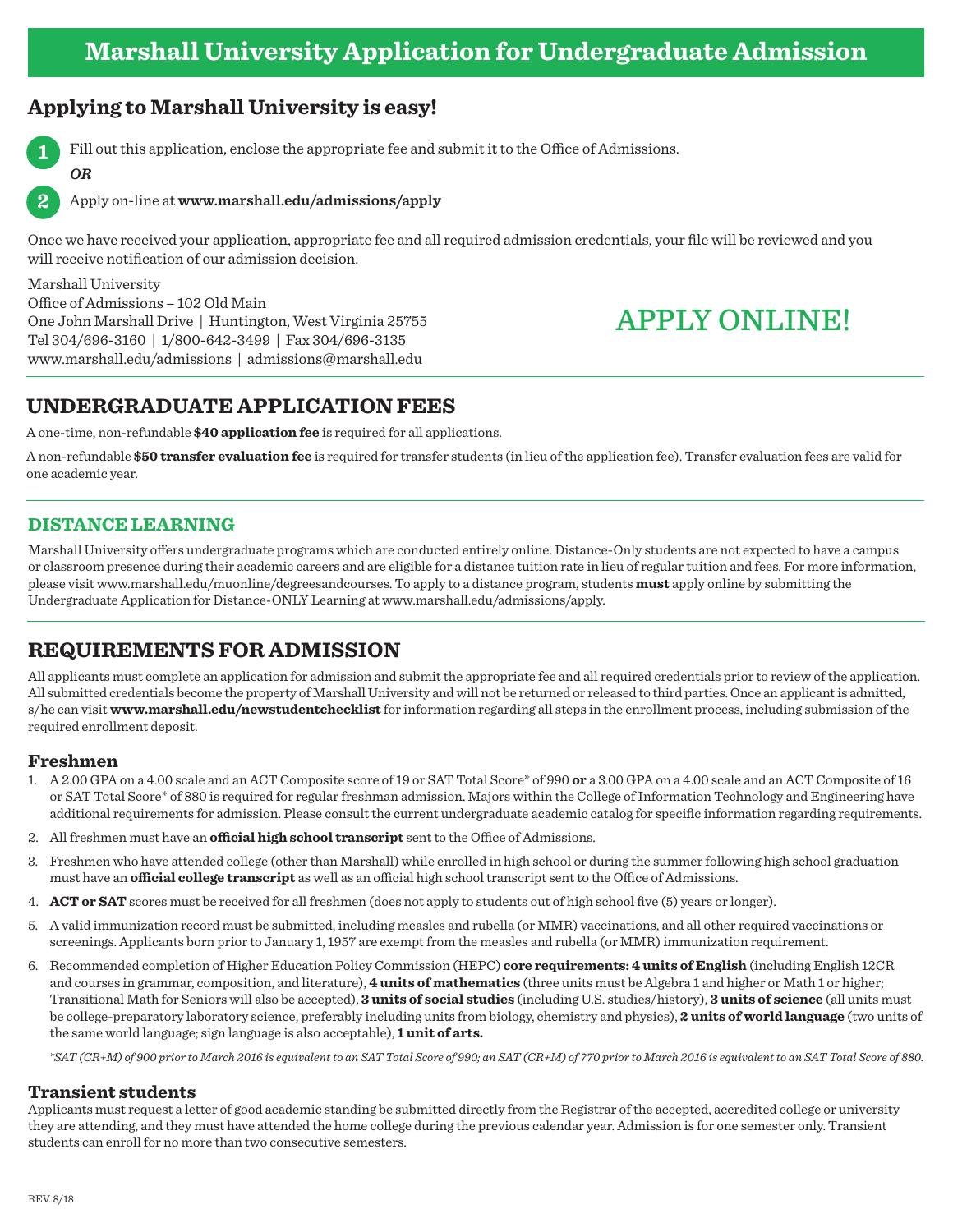### **Transfer students**

- 1. All transfer students must be eligible to return to the institution they most recently attended. In addition, transfer students who have fewer than 30 earned semester hours must meet one of the following criteria: must meet the freshman admission standards, or have earned 12 graded college-level semester hours while maintaining a 2.00 cumulative college GPA.
- 2. Transfer applicants must submit **official transcripts** from all colleges attended. Transfer students currently enrolled at another college must be in good academic standing for early admission. Academic policies in effect at previous schools do not apply. Please consult the undergraduate academic catalog for information regarding specific program requirements.
- 3. Applicants with less than 30 earned semester hours must have an **official final high school transcript** submitted to the Office of Admissions.
- 4. Applicants with less than 30 earned semester hours must have **official ACT or SAT scores** submitted to the Office of Admissions
	- (does not apply to students who graduated from high school five or more years ago).
	- 5. A valid immunization record for measles and rubella (or MMR) vaccinations and all other required vaccinations or screenings. Students born prior to January 1, 1957 are exempt from the measles and rubella (or MMR) immunization requirement.

### **Special**

Applicants who hold a baccalaureate degree from an accepted, accredited institution but do not wish to pursue a second baccalaureate degree may enroll for undergraduate courses (for prerequisites, certification, etc.) by presenting evidence to the Office of Admissions of the receipt of the baccalaureate degree in the form of an official transcript indicating that a baccalaureate degree was awarded.

### **Non-Degree**

A student who is not pursuing any type of degree may enroll as a non-degree student if he/she has been out of high school for more than five years and has no prior college work. A student cannot earn more than 30 total hours while classified as non-degree. Credit taken as a non-degree student will not necessarily apply to all degree programs. Non-degree students are not eligible to receive financial aid. Applicants who wish to apply as regular nondegree seeking must submit a completed application with all appropriate fees. If a regular, non-degree student decides to become degree-seeking, he/ she must re-apply as a freshman and provide all required documentation to be considered for admission. Before registering, regular non-degree students must obtain the permission of the dean of the college in which their intended course is offered.

# **ADDITIONAL INFORMATION**

### **High school equivalency diploma (GED, HiSET, or TASC) recipients**

A student holding a high school equivalency diploma may be admitted to Marshall University if s/he passes the TASC (Test Assessing Secondary Completion), GED (General Education Development Test), or HiSET (ETS High School Equivalency Test) exam with scores considered acceptable for admission. GED, HiSET, or TASC scores must be sent directly to the Office of Admissions from a state testing center or a state department of education. Applicants for admission who have held the high school equivalency diploma for a least five years subsequent to the graduation date of their high school class are not required to submit ACT or SAT scores except if applying to the College of Information Technology and Engineering.

### **Students with disabilities**

If you wish to seek accommodation for a disability or disabilities, you may contact—and submit supporting documentation to—Office of Disability Services, Marshall University, One John Marshall Drive, Prichard Hall 117, Huntington, WV 25755. Please visit www.marshall.edu/disability for more information.

### **Athletics**

If you wish to participate in varsity athletics while attending Marshall, you must request that an official transcript indicating your overall grade point average be sent to the Office of Admissions. This is an NCAA requirement. You should also contact the appropriate coach regarding your interest.

### **Standardized tests**

All freshmen are required to submit ACT or SAT scores to the Office of Admissions. Students who graduated from high school five or more years ago are exempt from this requirement for general admission to Marshall University; however, these students may be required to take placement exams to determine placement in English and math courses.

### **Housing**

All freshmen and sophomores must reside on campus unless a waiver is granted. Please contact the Department of Housing and Residence Life for additional information or visit www.marshall.edu/housing.

### **Student financial assistance**

Students who wish to receive need-based financial aid and/or student loans must submit the Free Application for Federal Student Aid (FAFSA) as soon as possible after October 1, 2018 for the upcoming 2019-20 academic year. Please visit www.marshall.edu/sfa for more information.

### **Compliance with military selective service act**

State law provides that a male person who has attained the age of eighteen (18) years may not enroll in a state-supported institution of post-secondary education unless he is in compliance with the Military Selective Service Act (50 U.S. Code, Appendix 451, et seq. and the amendments thereto). Also, a male person may not receive a loan, grant, scholarship or other financial assistance for post-secondary higher education funded by state revenue, including federal funds or gifts and grants accepted by this state, or receive a student loan guaranteed by the state unless he is in compliance with the Military Selective Service Act.

### **Requests for additional information should be addressed to the individual deans, department chairs, or directors.**

### **CONTACT INFORMATION**

Bookstore ..................................................304/696-3622 or 1-800/547-1262 Bursar/Cashier ...............................304/696-6620 | bursar@marshall.edu Student Financial Assistance ............304/696-3162 | sfa@marshall.edu John R. Hall Center for Academic Excellence.................... 304/696-5421 *(John Marshall Scholars, University Honors Programs)* 

Society of Yeager Scholars...............................................304/696-6763 | yeager@marshall.edu Orientation........................304/696-2354 or 1-800/438-5392 | recruitment@marshall.edu Housing and Residence Life.... 304/696-6765 or 1-800/438-5391 | housing@marshall.edu Recruitment ..............................................................304/696-3646 | recruitment@marshall.edu Registrar.............................................................................304/696-6410 | registrar@marshall.edu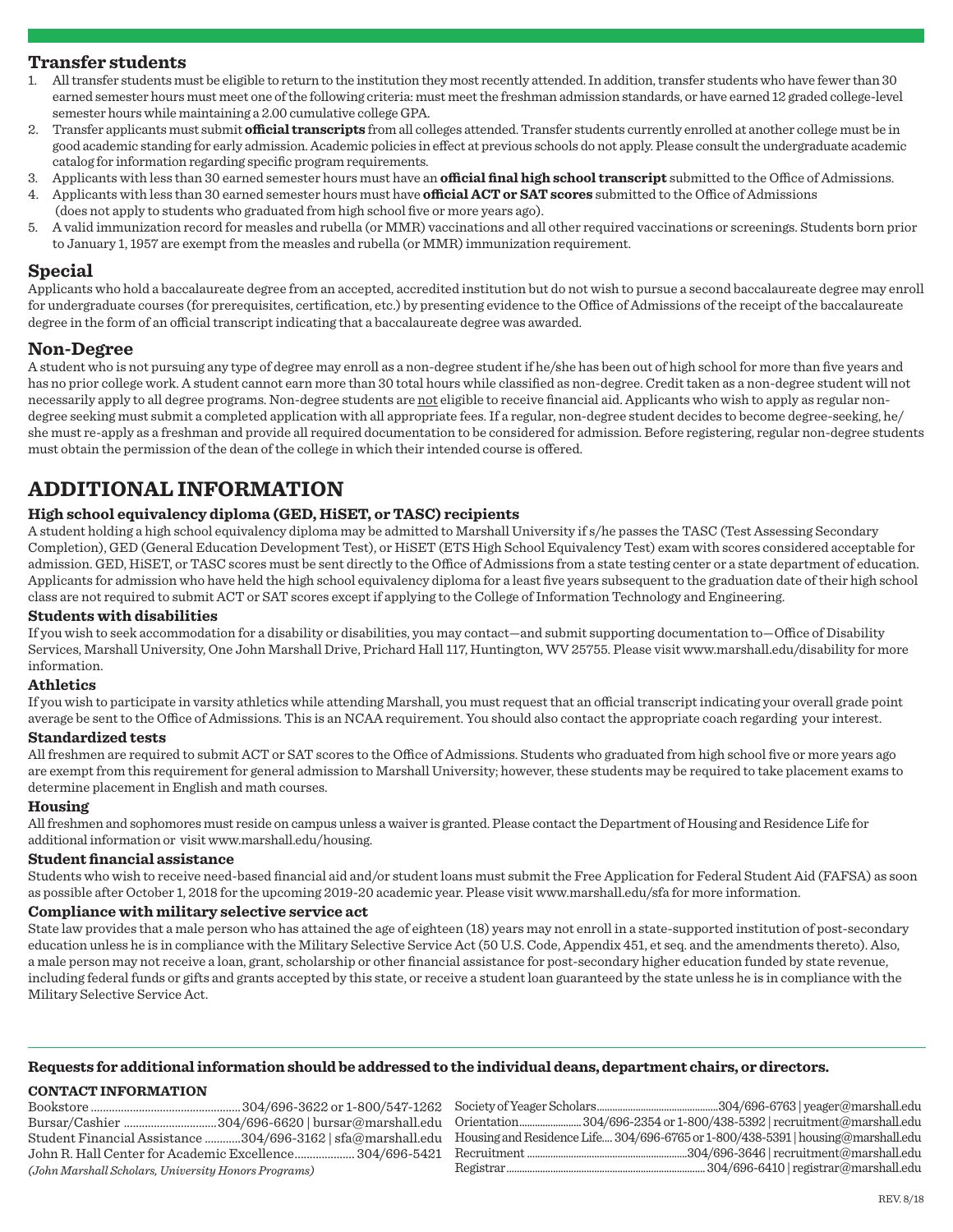# **Undergraduate Application For Admission To Marshall University**

A **\$40 application fee** is required for all applications. A **\$50 transfer evaluation fee** is required for all TRANSFER students (in lieu of the application fee).

Please make check or money order payable to MARSHALL UNIVERSITY and include the student's name and last four digits of social security number or birth date on the payment. The Office of Admissions may be contacted to submit payment via MasterCard, Visa, American Express, Discover Card or electronic check after your application has been received. Undergraduate transfer evaluation fees are valid for one academic year. Once an undergraduate application fee has been paid, no additional application fee is required for subsequent applications. All fees submitted to the Office of Admissions are nonrefundable. Listed fees are subject to change.

**All applications for admission or readmission must be submitted to the Office of Admissions, along with all required credentials, at least two weeks prior to the start of a term.** Applications that are submitted after this deadline or that are not complete by this deadline may not be evaluated in time for applicants to register for the current term. **Applicants who apply late or who fail to ensure that their application files are complete at least two weeks prior to the start of a term must recognize that admission may be deferred to a future term and assume all responsibility for failure to complete the application process by the stated deadline.**

# **Social Security Number**

## **PLEASE COMPLETE THIS APPLICATION LEGIBLY AND IN BLACK INK.**

### **PERSONAL INFORMATION**

| Legal Last Name                                                                  | Legal First Name |                                  | Legal Middle Name |                       | Preferred Name      |  |
|----------------------------------------------------------------------------------|------------------|----------------------------------|-------------------|-----------------------|---------------------|--|
| Permanent Address (Used for all official university correspondence.)             |                  |                                  |                   |                       |                     |  |
| City                                                                             | State            | Zip                              | County            |                       | Country (if not US) |  |
| Phone                                                                            | $Cell^{\dagger}$ |                                  | $Text^*$          |                       |                     |  |
| E-mail Address                                                                   |                  | Sex<br>$\Box$ Female $\Box$ Male |                   | Birth Date (MM/DD/YY) |                     |  |
| If your credentials may arrive under another name, please indicate name(s) here: |                  |                                  |                   |                       |                     |  |

† By supplying your cell number, you agree to receive text messages and other communications from Marshall University.

‡ Receive text-based communication from the College Foundation of West Virginia (CFWV). Your information will not be shared with institutions other than those to which you have indicated interest, nor will your information be shared with vendors or other third-party organizations. Standard text-messaging rates apply and you are responsible for any costs incurred in receiving texts. You may also opt-out at any time by replying to any text sent.

## **RESIDENCY INFORMATION** *(Proof of residency may be required.)*

| Fee classification for which you are applying:                                    | $\Box$ West Virginia Resident<br>$\Box$ Nonresident                                                                                                                                       |
|-----------------------------------------------------------------------------------|-------------------------------------------------------------------------------------------------------------------------------------------------------------------------------------------|
|                                                                                   | □ Metro Resident (Gallia, Jackson, Lawrence, Meigs, Pike, and Scioto counties of OH;<br>Boyd, Carter, Elliott, Floyd, Greenup, Johnson, Lawrence, Martin, and Pike counties of KY)        |
| How long have you currently lived in the state/county listed above? Years________ | Months (if less than 1 year) _________                                                                                                                                                    |
| <b>Place of Birth City, State</b><br>(include country if not US)                  | Citizenship<br>$\Box$ US Citizen<br>$\Box$ Nonresident Alien <sup>§</sup><br>$\Box$ Permanent Resident<br>$\Box$ Refugee/Asylee                                                           |
|                                                                                   | § Noncitizens of the US who will be attending Marshall while holding a valid visa are required to submit the Marshall University<br>Application for International Undergraduate Admission |

### **PARENT INFORMATION**

| $\mid$ Parent 1: NAME | Email Address* |
|-----------------------|----------------|
| $\mid$ Parent 2: NAME | Email Address* |

### **EMERGENCY CONTACT INFORMATION**

| Emergency Contact Person           | Address |     |         |
|------------------------------------|---------|-----|---------|
| City                               | State   | Zip | Phone ( |
| This person's relationship to you: |         |     |         |

\* Marshall University may send communications to parent(s) when email address is provided.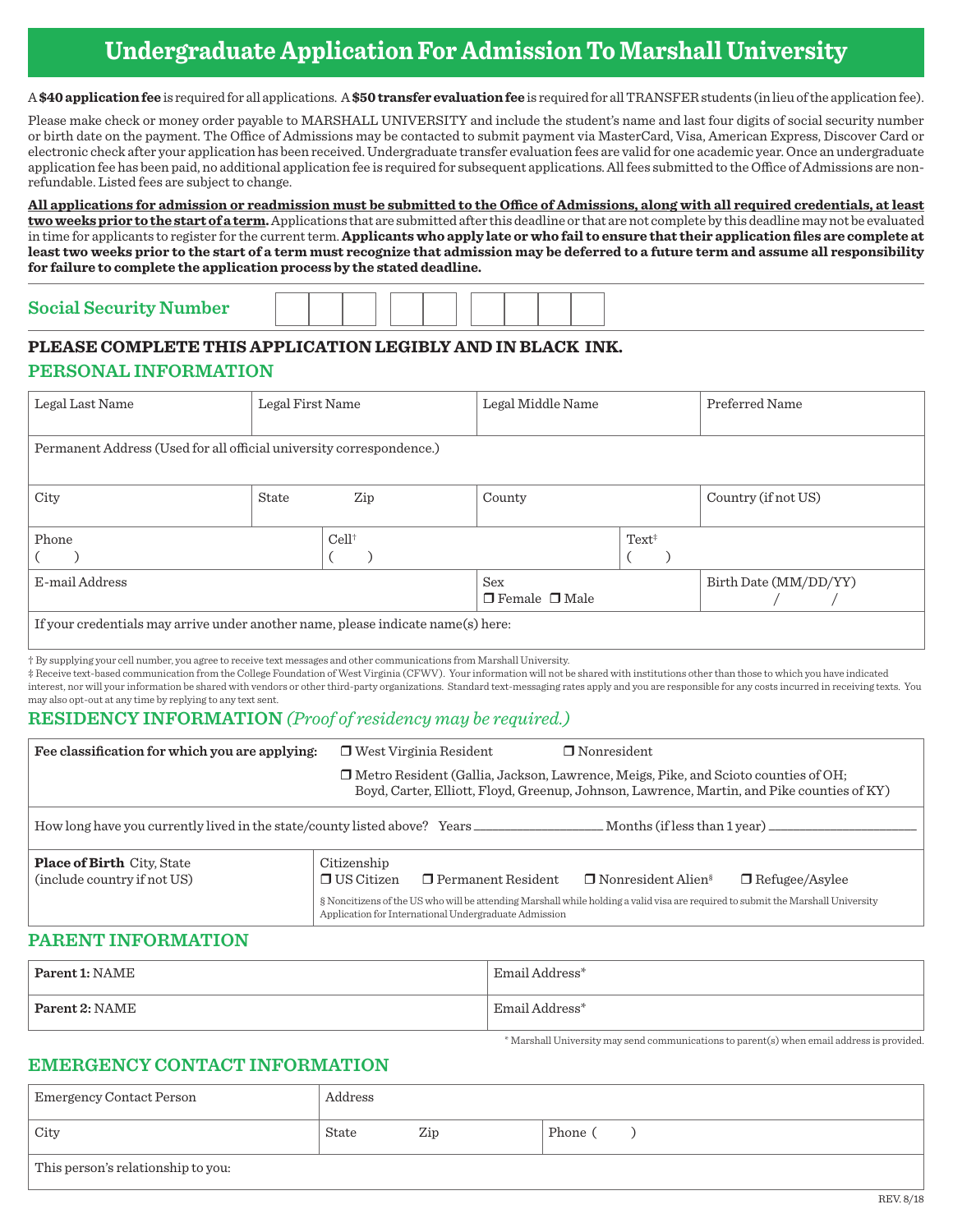### **ADDITIONAL INFORMATION**

**The information requested below is utilized to meet Federal and State requirements. Your optional, but important, responses will not be used in the admission process.** Colleges and universities are asked by many, including the federal government, accrediting associations, college guides, newspapers, and our own college/university communities, to describe the racial/ethnic backgrounds of our students and employees. In order to respond to these requests, we ask you to answer the following two questions:

**Do you consider yourself to be Hispanic/Latino** (a person of Cuban, Mexican, Puerto Rican, South or Central American, or other Spanish culture or origin, regardless of race)**?**

 $\Box$  Yes  $\Box$  No

**In addition, select one or more of the following racial categories to describe yourself:** 

r **American Indian or Alaskan Native** [A] - A person having origins in any of the original peoples of North and South America (including Central America) and who maintains cultural identification through tribal affiliation or community attachment.

r **Asian** [B] - A person having origins in any of the original peoples of the Far East, Southeast Asia, or the Indian Subcontinent, including, for example, Cambodia, China, India, Japan, Korea, Malaysia, Pakistan, the Philippine Islands, Thailand, and Vietnam.

 $\Box$  **Black or African American** [C] - A person having origins in any of the black racial groups of Africa.

r **Native Hawaiian or Other Pacific Islander** [D] - A person having origins in any of the original peoples of Hawaii, Guam, Samoa, or other Pacific Islands.

**T** White [E] - A person having origins in any of the original peoples of Europe, the Middle East or North Africa.

Have either of your parents received a four-year undergraduate degree?  $\Box$  Yes [1GN]  $\Box$  No

Please indicate which of your family members, if any, have received a degree from Marshall University.

 $\Box$  Father [F]  $\Box$  Mother [M]  $\Box$  Grandparent [G]

Do you have current or prior military service (includes Veterans, Active Duty, National Guard and Reserve)?  $\Box$  Yes [ADM]  $\Box$  No

| Please indicate branch(es): $\Box$ Air Force [AIRF] $\Box$ Army [ARMY] $\Box$ Coast Guard [CGRD] $\Box$ Marines [MARI] $\Box$ Navy [NAVY] |  |  |  |  |
|-------------------------------------------------------------------------------------------------------------------------------------------|--|--|--|--|
|-------------------------------------------------------------------------------------------------------------------------------------------|--|--|--|--|

### **ADMISSION INFORMATION**

|                                                                                                                         | During your first year of study, on which Marshall University campus do you plan to primarily enroll in coursework? |                  |                                                                                                                         |  |  |
|-------------------------------------------------------------------------------------------------------------------------|---------------------------------------------------------------------------------------------------------------------|------------------|-------------------------------------------------------------------------------------------------------------------------|--|--|
|                                                                                                                         | $\Box$ Huntington [HUNT]<br>□ Mid-Ohio Valley Center (Point Pleasant) [MOVC]<br>South Charleston [SOCH]             |                  |                                                                                                                         |  |  |
| $\Box$ Southern Mountain Center (Logan & Williamson) [SMC]<br>$\Box$ Teays Valley Regional Center (Teays Valley) [TVRC] |                                                                                                                     |                  |                                                                                                                         |  |  |
|                                                                                                                         | Attendance<br>Semester you plan to begin                                                                            |                  |                                                                                                                         |  |  |
| $\Box$ Spring 2019                                                                                                      | $\Box$ Summer 2019                                                                                                  | $\Box$ Fall 2019 | $\Box$ Full-time<br>$\Box$ Part-time                                                                                    |  |  |
| $\Box$ Spring 2020                                                                                                      | $\Box$ Summer 2020                                                                                                  | $\Box$ Fall 2020 | Full-time enrollment is 12 credit hours or more during the fall or spring<br>term and 6 credit hours during the summer. |  |  |

**Student Type (**Mark only one of the following categories)

r **Freshman:** A student who has never attended an accepted, accredited, post-secondary institution except during high school or the summer immediately following high school graduation.

□ Transfer: A student who wishes to pursue a degree from Marshall but who has attended another accepted, accredited post-secondary institution, with or without earned credit.

**□ Non-Degree:** A non-traditional student who has never attended college and is taking classes for credit, but not pursuing a degree. Non-degree students are not eligible for financial aid. A student cannot earn more than 30 total hours while classified as non-degree.

□ Special: A student who has received a bachelor's degree from another accepted, accredited institution and is not seeking another undergraduate degree from Marshall. Special students cannot earn a degree and will not be awarded transfer credit. Special students may not be eligible to receive financial aid; for information concerning financial aid eligibility, contact our Office of Student Financial Assistance.

r **Transient:** A student pursuing a degree at another accepted, accredited institution who would like to enroll at Marshall University for one semester and have the Marshall credit applied to the degree program at the home institution. *(Major code not required)*

**College and Major:** Indicate college, major, and major code using the list of programs of undergraduate study. If you are not sure of the intended major but do have a preferred area of study, indicate one of the undecided codes: Business (BZ88), Education (EZ88), Arts & Media: Arts (AZ88) & Media (AZ87), Health Professions (HZ85), Information Technology and Engineering (TZ88), Liberal Arts (LZ88), Science (SZ88), University College (UZ88).

| College | Major | <b>Major Code</b> |
|---------|-------|-------------------|
|         |       |                   |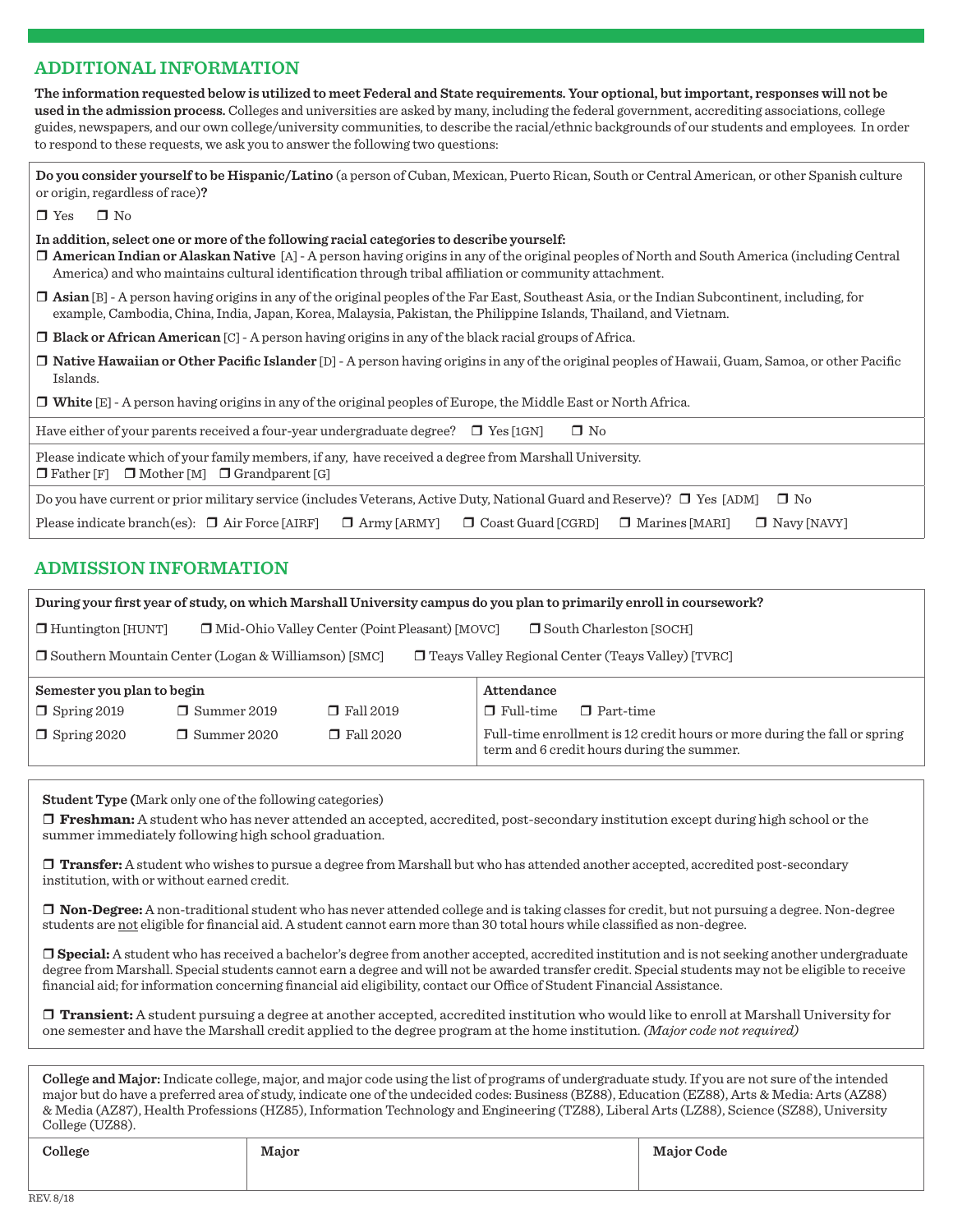### **HIGH SCHOOL INFORMATION**

List the name and location of the high school you attended or are attending. If you have obtained the GED, HiSET, or TASC, list the test center that administered the exam and your exam date.

| Name of High School or Home School:                        |                                                                                                                                                                                                                                |  | City, State (include country if not US)                    |
|------------------------------------------------------------|--------------------------------------------------------------------------------------------------------------------------------------------------------------------------------------------------------------------------------|--|------------------------------------------------------------|
|                                                            | Did or will you graduate? $\Box$ Yes $\Box$ No                                                                                                                                                                                 |  |                                                            |
| Graduation Date (month and year):                          |                                                                                                                                                                                                                                |  |                                                            |
|                                                            | If you received a high school equivalency diploma, please indicate test below:                                                                                                                                                 |  |                                                            |
| $\Box$ GED                                                 | Date: http://www.archive.com/communications/communications/communications/communications/communications/communications/communications/communications/communications/communications/communications/communications/communication |  | Location:                                                  |
|                                                            |                                                                                                                                                                                                                                |  |                                                            |
| $\square$ TASC                                             | Date:                                                                                                                                                                                                                          |  |                                                            |
| What month/year did you take and/or will you take the ACT? |                                                                                                                                                                                                                                |  | What month/year did you take and/or will you take the SAT? |
|                                                            |                                                                                                                                                                                                                                |  |                                                            |

### **COLLEGE INFORMATION**

**All applicants are required to list all colleges/universities you have attended or will attend prior to enrollment at Marshall University.** 

Have you previously attended Marshall University?  $\Box$  Yes  $\Box$  No

|  |  |  |  | If yes, have you attended any other colleges or universities since you last attended Marshall? $\square$ Yes $\square$ No |  |  |  |  |
|--|--|--|--|---------------------------------------------------------------------------------------------------------------------------|--|--|--|--|
|--|--|--|--|---------------------------------------------------------------------------------------------------------------------------|--|--|--|--|

| Institution | City, State, Country (if not US) | Date First<br>Enrolled<br>(MM/YY) | Date Last<br>Enrolled<br>(MM/YY) | Degree<br>Completed |
|-------------|----------------------------------|-----------------------------------|----------------------------------|---------------------|
|             |                                  |                                   |                                  |                     |
|             |                                  |                                   |                                  |                     |
|             |                                  |                                   |                                  |                     |
|             |                                  |                                   |                                  |                     |
|             |                                  |                                   |                                  |                     |
|             |                                  |                                   |                                  |                     |
|             |                                  |                                   |                                  |                     |
|             |                                  |                                   |                                  |                     |

If you have taken or plan to take **Advanced Placement**, **CLEP**, and/or **International Baccalaureate** coursework and examinations, an official report of your scores sent directly from the testing agency must be on file in the Office of Admissions for the determination of college credit.

I have received, read and agree to all policies and procedures which accompany this application, and which can also be found at www.marshall.edu/admissions/apply. I certify that I am the person whose name appears on this application. Further, I understand that withholding or failing to provide accurate and complete information may result in administrative withdrawal, disciplinary action or prosecution by the University, and that I may be held responsible for payment of all fees. By submitting this application, I agree to the use of all personal information, by Marshall University, for admission, enrollment, and related purposes.

Signature \_\_\_\_\_\_\_\_\_\_\_\_\_\_\_\_\_\_\_\_\_\_\_\_\_\_\_\_\_\_\_\_\_\_\_\_\_\_\_\_\_\_\_\_\_\_\_\_\_\_\_\_\_\_\_\_\_\_\_\_\_\_\_\_\_\_\_\_\_\_\_\_\_\_\_\_\_\_\_\_\_\_\_\_\_\_\_ Date \_\_\_\_\_\_\_\_\_\_\_\_\_\_\_\_\_\_\_\_\_\_\_\_\_\_\_\_\_\_\_\_\_\_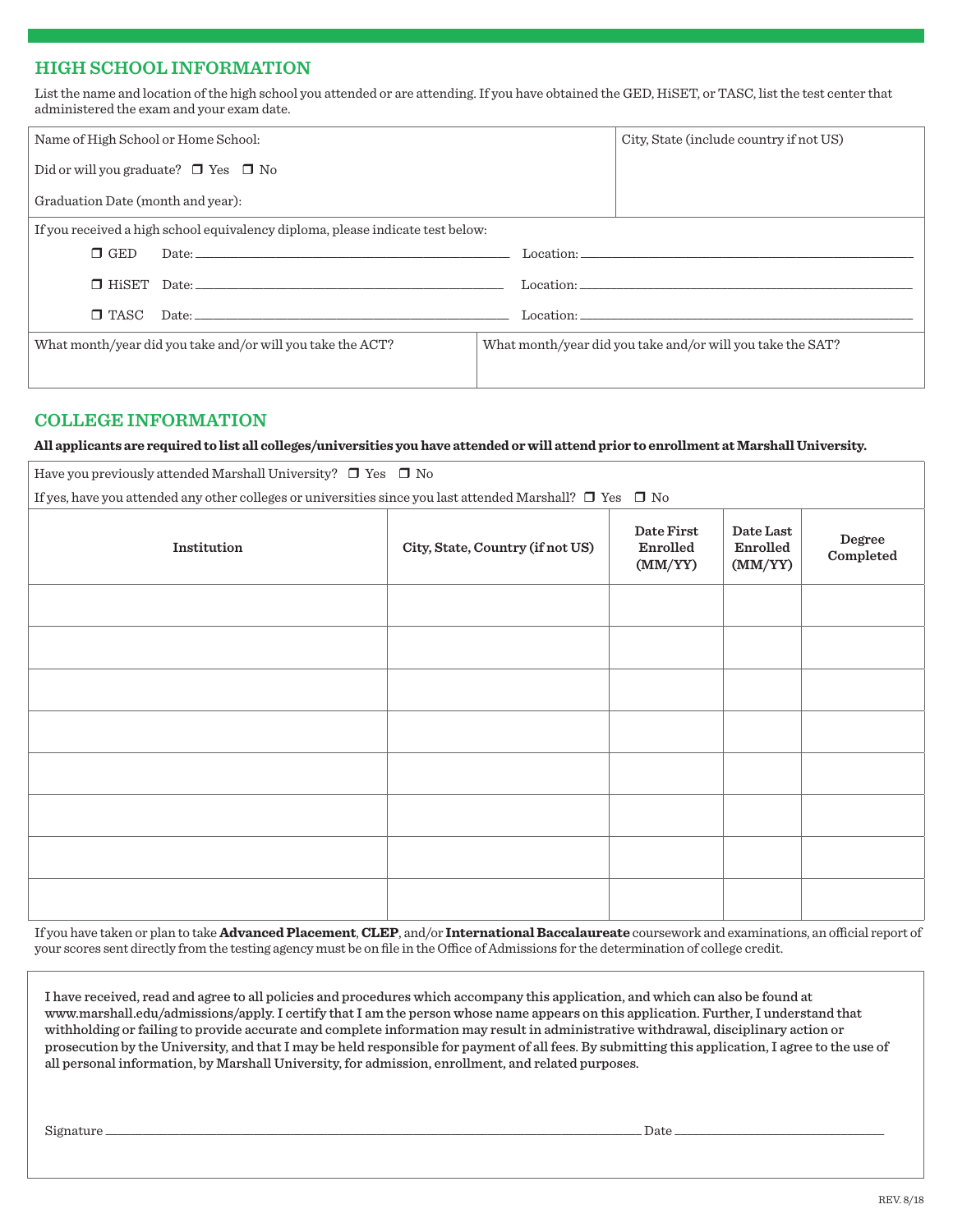### **Please send your completed Application for Undergraduate Admission and non-refundable fee(s) to:**

Marshall University Office of Admissions – 102 Old Main One John Marshall Drive Huntington, West Virginia 25755

**Applications are reviewed only after the application fee and all required credentials are received.** 

### **EQUAL OPPORTUNITY/AFFIRMATIVE ACTION POLICY STATEMENT**

It is the policy of Marshall University to provide equal education and employment opportunities for prospective and current members of its student body, faculty and staff on the basis of individual qualifications and merit. Marshall University is committed to providing a diverse and inclusive culture by promoting diversity, inclusion, equality, and intercultural and intercommunity outreach. Accordingly, the University does not discriminate on the basis of race, color, national origin, ancestry, age, physical or mental disability, marital or family status, pregnancy, veteran status, service in the uniformed services (as defined in state and federal law), religion, creed, sex, sexual orientation, genetic information, gender identity, or gender expression in the administration of any of its educational programs, activities, or with respect to admission or employment. This Policy sets forth how discrimination, harassment, sexual and domestic misconduct, certain consensual relationships, stalking, and retaliation will be addressed by Marshall University.

In order to insure genuine equal opportunities for all: (1) Marshall University will, whenever appropriate, take affirmative action to employ, advance in employment and otherwise treat without discrimination qualified women, minorities, individuals with disabilities, disabled veterans and veterans of the Vietnam era. (2) Marshall University will not affiliate with nor grant recognition to any individual, group or organization having policies or practices that discriminate on the basis of race, color, sex, sexual orientation, religion, age, national origin, veteran status or disabilities.

All employees and contractors of the University are required to comply with this policy in the exercise of their functions. Anyone who believes that they have been denied the benefits of this policy should contact the Office of Equity Programs for appropriate action.

Any requests for information on the implementation of this policy should be addressed to: Office of Equity Programs / 207 Old Main / Marshall University / Huntington, West Virginia 25755.

### **ANNUAL SECURITY AND FIRE SAFETY REPORT**

Marshall University is committed to assisting all members of the University community in providing for their own safety and security. The Annual Security and Fire Safety report is available at www.marshall.edu/disclosures/securityreport. A printed copy of the report is available by calling the Marshall University Police Department at 304-696-4357.

The report contains information regarding campus security and personal safety including topics such as: crime prevention, university police law enforcement authority, crime reporting policies, fire safety polices, disciplinary procedures and other matters of importance related to security on campus. The report also contains information about fire statistics in MU Residence Halls and crime statistics for the three previous calendar years concerning reported crimes that occurred on campus; in certain off-campus buildings or property owned or controlled by MU; and on public property within, or immediately adjacent to and accessible from the campus. This information is required by law and is provided by Marshall University.

### **CONSUMER INFORMATION AND DISCLOSURES**

In order to help consumers make well-informed decisions about postsecondary education, federal regulations require higher education institutions to disclose certain information. To assist in locating this information, Marshall University has created a Consumer Information and Disclosures launching point at http://www.marshall.edu/disclosures/. Among others, the following specific reports are available from the Marshall University Consumer Information and Disclosures web site: student financial aid information, drug and alcohol abuse prevention program information, retention rates, and graduation rates. Prospective students may request printed copies of any report at no charge by calling the Office of University Communications at 304-696-7153.

Information contained in this application folder is designed to assist applicants in completing the Undergraduate Application for Admission. Refer to the official Undergraduate Catalog online at **www.marshall.edu/catalog/undergraduate-catalogs** for complete program information and University policies.

**For more information visit : www.marshall.edu**